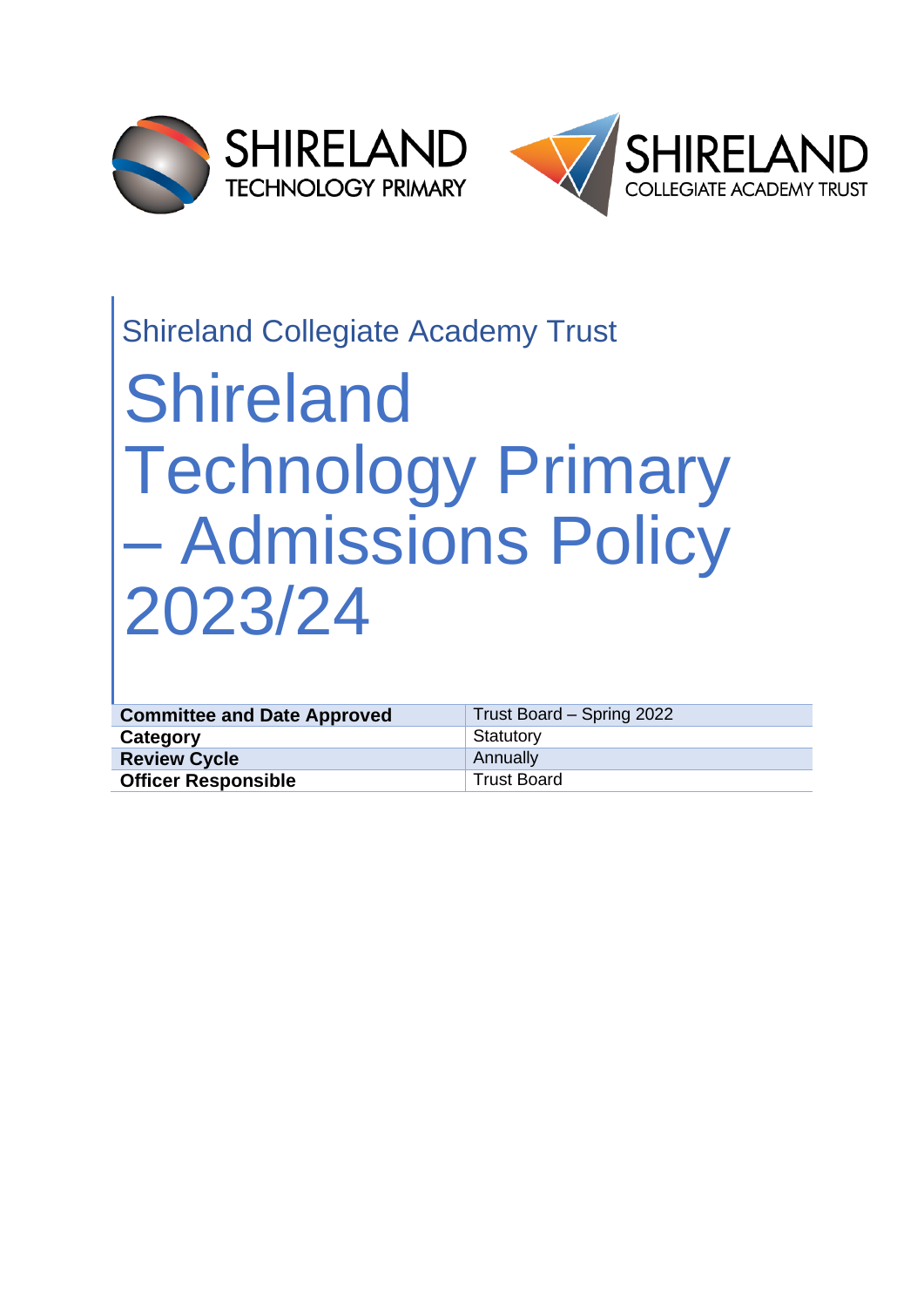# **Contents**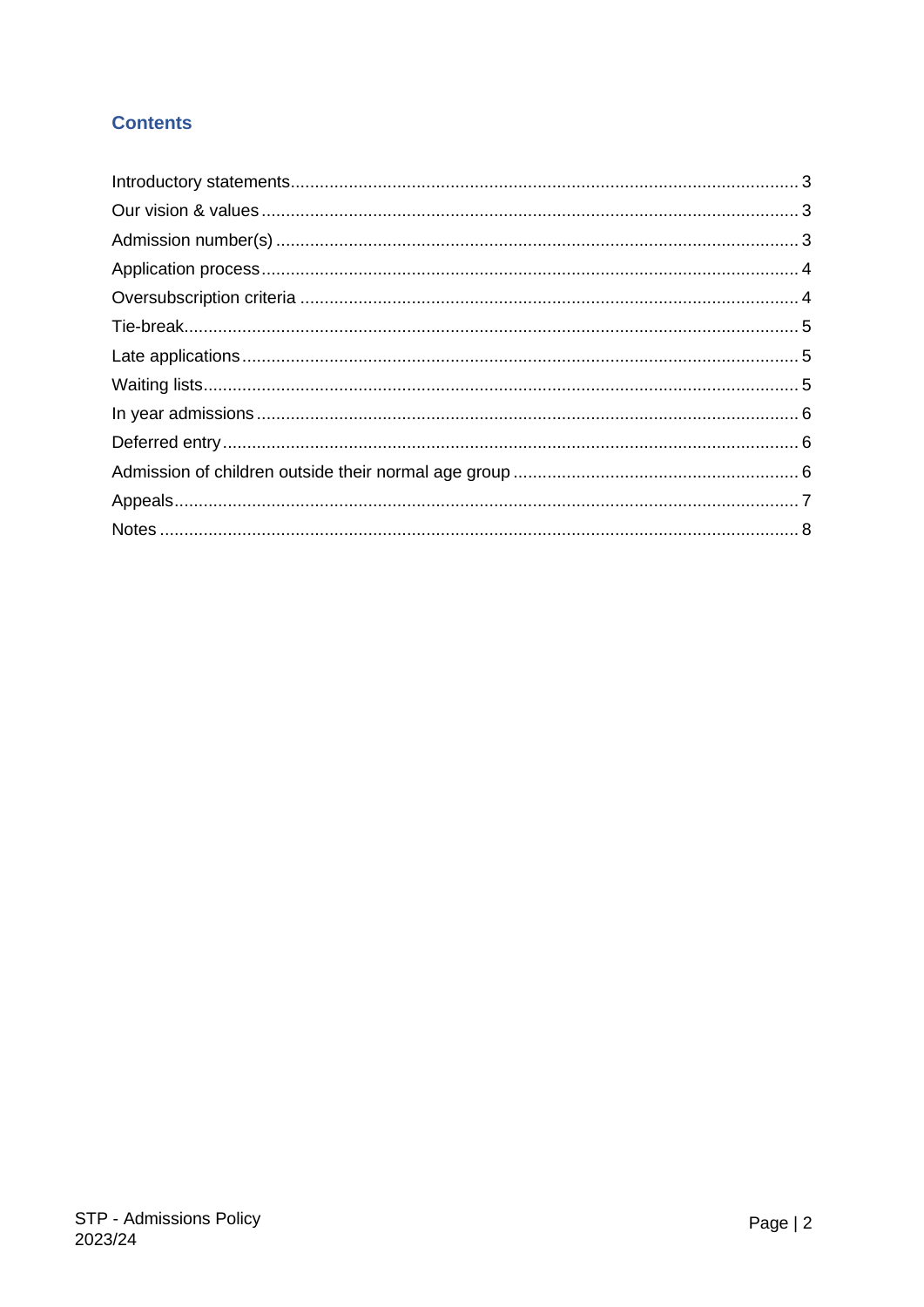#### <span id="page-2-0"></span>**Introductory statements**

Shireland Technology Primary (STP) is a 4-11 primary school supported by Shireland Collegiate Academy Trust and established via the free school programme. It aims to provide a high-quality education for local children and prepare them for secondary school and beyond in a safe and welcoming environment.

Our inclusive admissions process will at all times be open, transparent and fair, and will meet the requirements of the national Schools Admissions Code, the Appeals Code and Admissions Legislation.

#### <span id="page-2-1"></span>**Our vision & values**

Our vision at STP is to develop the next generation of smart creative learners ready to enter a technology-rich world with the skills they need to be successful. We have three core beliefs:

- We believe that every pupil will have access to a whole education underpinned by academic rigour.
- We believe that every pupil should be equipped for today, tomorrow and their future lives, through teaching cutting-edge skills and the ability to discover the world and beyond.
- We believe that every pupil should be safe, happy, ambitious for themselves and respectful of all.

All of this is underpinned by a set of strong values that are central to STP. They are: **Excite / Explore / Excel**

# <span id="page-2-2"></span>**Admission number(s)**

STP is a two-form entry primary and as such has a Published Admissions Number (PAN) of 60 pupils for entry in Reception.

The school will accordingly admit this number of pupils if there are sufficient applications. Where fewer applicants than the published admission number(s) for the relevant year group are received, places will be offered at the school to all those who have applied.

In accordance with the law, children with an Education Health and Care Plan (EHCP) will be admitted to the school where the LA has specifically named STP as the most appropriate placement.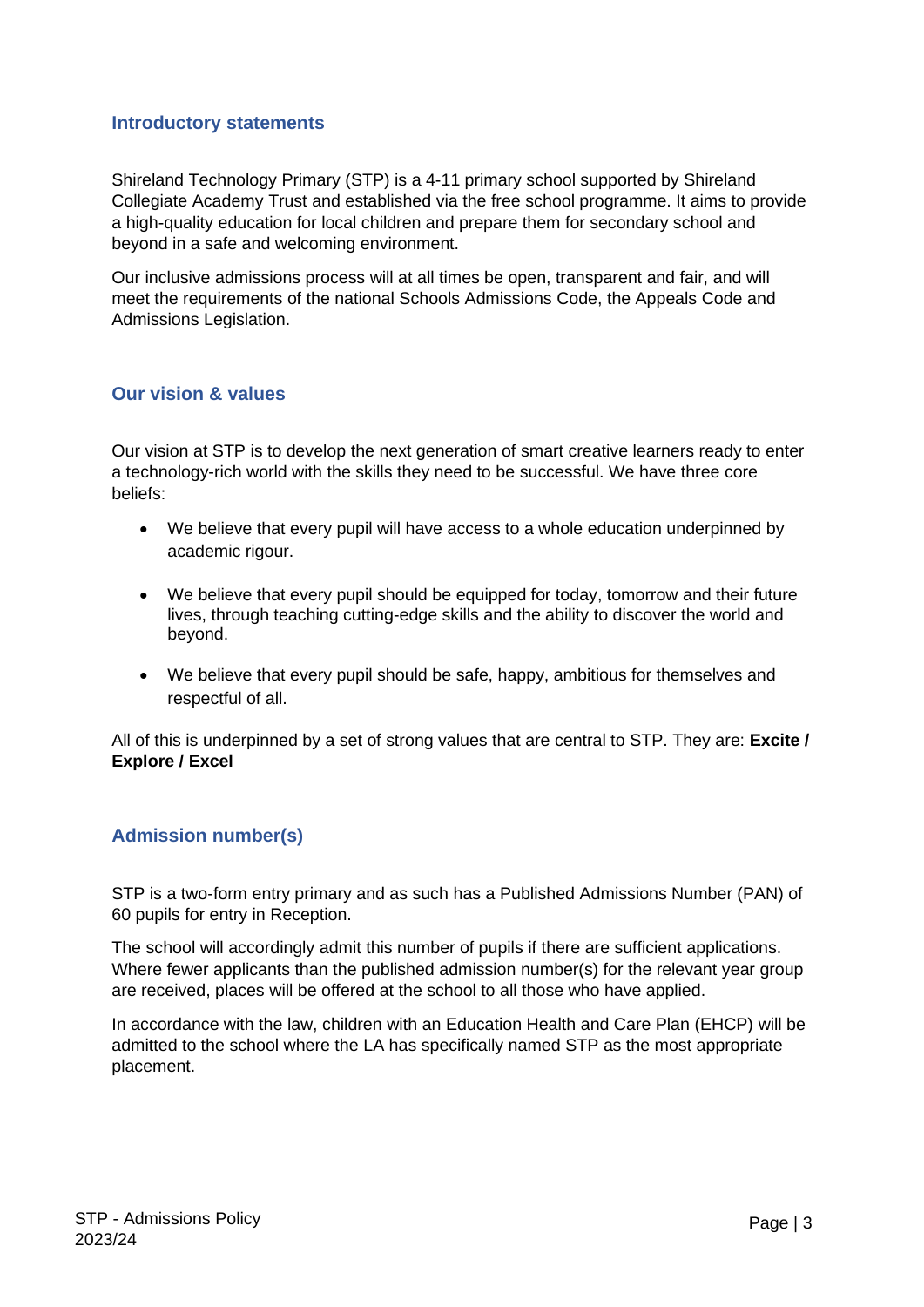# <span id="page-3-0"></span>**Application process**

STP will process applications inside the normal LA process for co-ordinating school offers. To apply for a place at STP in the normal admissions round, an application must be submitted to LA in which you live naming "Shireland Technology Primary" on the application form. Applications must be made by  $15<sup>th</sup>$  January 2023.

If you applied online, you will be able to log onto your account and view your offer. Where applications have been made via a paper copy of the form, an offer letter will be sent in the post with second class postage on the national offer day. In this instance, once places have been confirmed, you need to advise the LA in writing whether you wish to accept your offer.

Those that are not offered a place at STP will be informed on the national offer day and will be offered a place at an alternative school by the LA.

# <span id="page-3-1"></span>**Oversubscription criteria**

When the school is oversubscribed, after the admission of pupils with an EHCP naming the school, priority for admission will be given to those children who meet the criteria set out below, in priority order:

- 1. Looked after children and children who were previously looked after but immediately after being looked after became subject to adoption, a child arrangements order, or special guardianship order. This includes children who appear to have been in state care outside of England and ceased to be in state care as a result of being adopted.<sup>1</sup>
- 2. Priority will next be given to the siblings of pupils attending the school at the time the application is received. Sibling is defined in these arrangements as children who live as brother or sister in the same house, including natural brothers or sisters, adopted siblings, stepbrothers or sisters and foster brothers and sisters.
- 3. Priority will next be given to children living closest to the school. Distance is measured in a straight line from the child's home to the school's main entrance.<sup>2</sup> *Where parental responsibilities are equally shared, the home or residential address*  will be considered to be with the parent/carer with whom the child spends the *majority of the school week (Sunday to Thursday night) and which is registered with their GP.*

 $1$  A looked after child is a child who is (a) in the care of a local authority, or (b) being provided with accommodation by a local authority in the exercise of their social services functions as defined by section 22 (1) of the Children Act 1989 at the time of making the application for a school place

<sup>2</sup> Measured from the Local Land and Property Gazetteer address base for the property.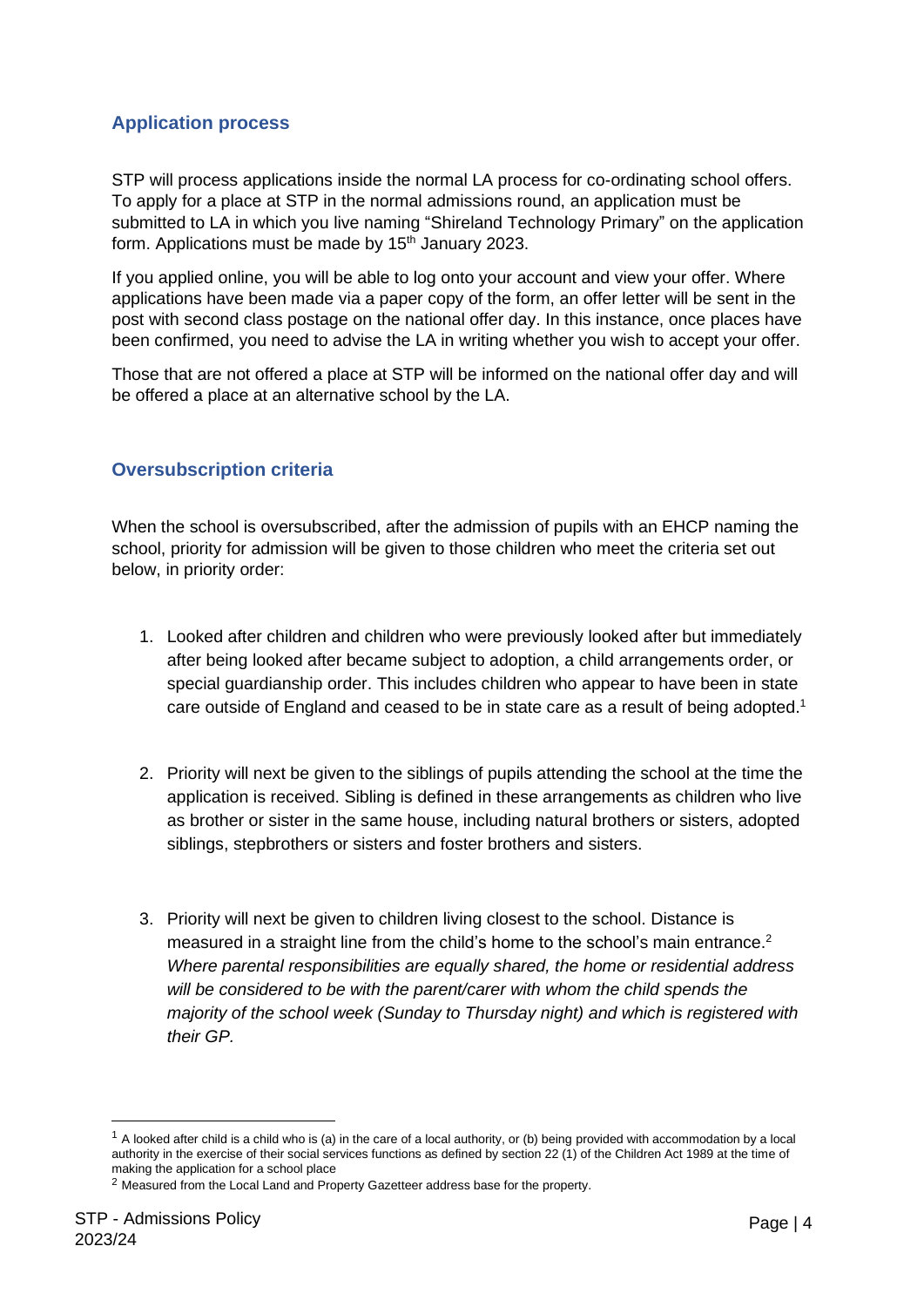# <span id="page-4-0"></span>**Tie-break**

If a tie-break is necessary to determine which child is admitted, random allocation will be undertaken by the LA (or another body that is unconnected from the Academy Trust) as a tie break to decide who will be admitted.

Random allocation will not be applied to multiple birth siblings (twins and triplets etc.) from the same family tied for the final place. We will admit them all, as permitted by the infant class size rules and exceed the PAN.

#### <span id="page-4-1"></span>**Late applications**

Late applications for places will only be considered alongside those received by the closing date under the circumstances defined below. If your application is received after the closing date and not covered by one of the circumstances below then it will be processed after consideration of all on time and accepted late applications.

- When the applicant has bought, rented, or leased a house or flat and has moved into Sandwell after the closing date, but before the allocation of places has been made.
- When the applicant has moved home within Sandwell to an address more than three miles from their previous address but closer to the preferred school after the closing date but before the allocation of places has been made.
- When a child who is in public care (looked after) or was previously in public care moves into Sandwell after the closing date, but before the allocation of places has been made.
- When a sibling has commenced at the preferred school after the closing date but before the allocation of places has been made.
- When the applicant is a single parent and was prevented from submitting their application on time due to long term illness of more than six weeks duration from the date on which application forms became available.

#### <span id="page-4-2"></span>**Waiting lists**

The school will operate a waiting list for each open year group. Where the school receives more applications for places than there are places available, a waiting list will operate until the 31<sup>st</sup> December after the year of entry, unless parents specifically request to have their child's name remain on the list. This will be open to any parent to ask for his or her child's name to be placed on the waiting list, following an unsuccessful application.

Children's position on the waiting list will be determined solely in accordance with the oversubscription criteria. Where places become vacant, they will be allocated to children on the waiting list in accordance with the oversubscription criteria. The waiting list will be reordered in accordance with the oversubscription criteria whenever anyone is added to or leaves the waiting list.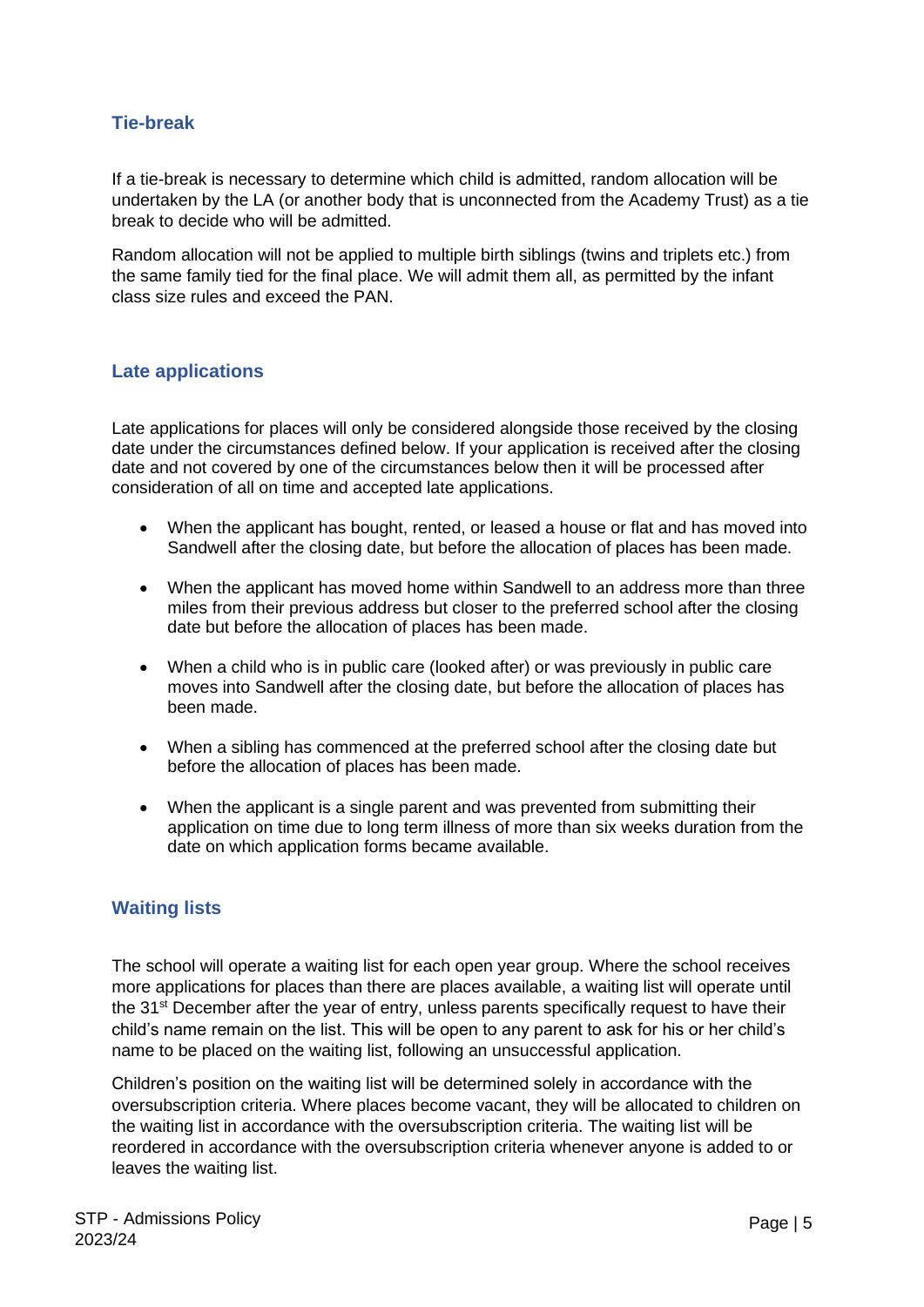#### <span id="page-5-0"></span>**In year admissions**

An application can be made for a place for a child at any time outside the normal admission round and the child will be admitted where there are places available. To apply for a place other than the normal intake into the reception class, parents must apply using the in-years application form available on Sandwell LA's website [\(Changing schools | Sandwell Council\)](https://www.sandwell.gov.uk/info/200303/school_admissions/2053/changing_schools).

Where there are places available but more applications than places, the published oversubscription criteria, as set out for the normal round of admissions, will be applied.

Parents will be advised of the outcome of their application in writing from the Sandwell Local Authority and, where the decision is to refuse their child a place, have the right to appeal to an independent appeal panel.

#### <span id="page-5-1"></span>**Deferred entry**

Parents offered a place in reception for their child have a right to defer the date their child is admitted, or to take the place up part-time, until the child reaches compulsory school age. Places cannot be deferred beyond the beginning of the final term of the school year for which the offer was made.

Children reach compulsory school age on the prescribed day following their 5th birthday (or on their fifth birthday if it falls on a prescribed day). The prescribed days are 31 August, 31 December and 31 March.

#### <span id="page-5-2"></span>**Admission of children outside their normal age group**

Parents may request that their child is admitted outside their normal age group. To do so parents should include a request with their application, specifying why admission out of normal year group is being requested.

When such a request is made, the academy trust will make a decision on the basis of the circumstances of the case and in the best interests of the child concerned, taking into account the views of the headteacher and any supporting evidence provided by the parent.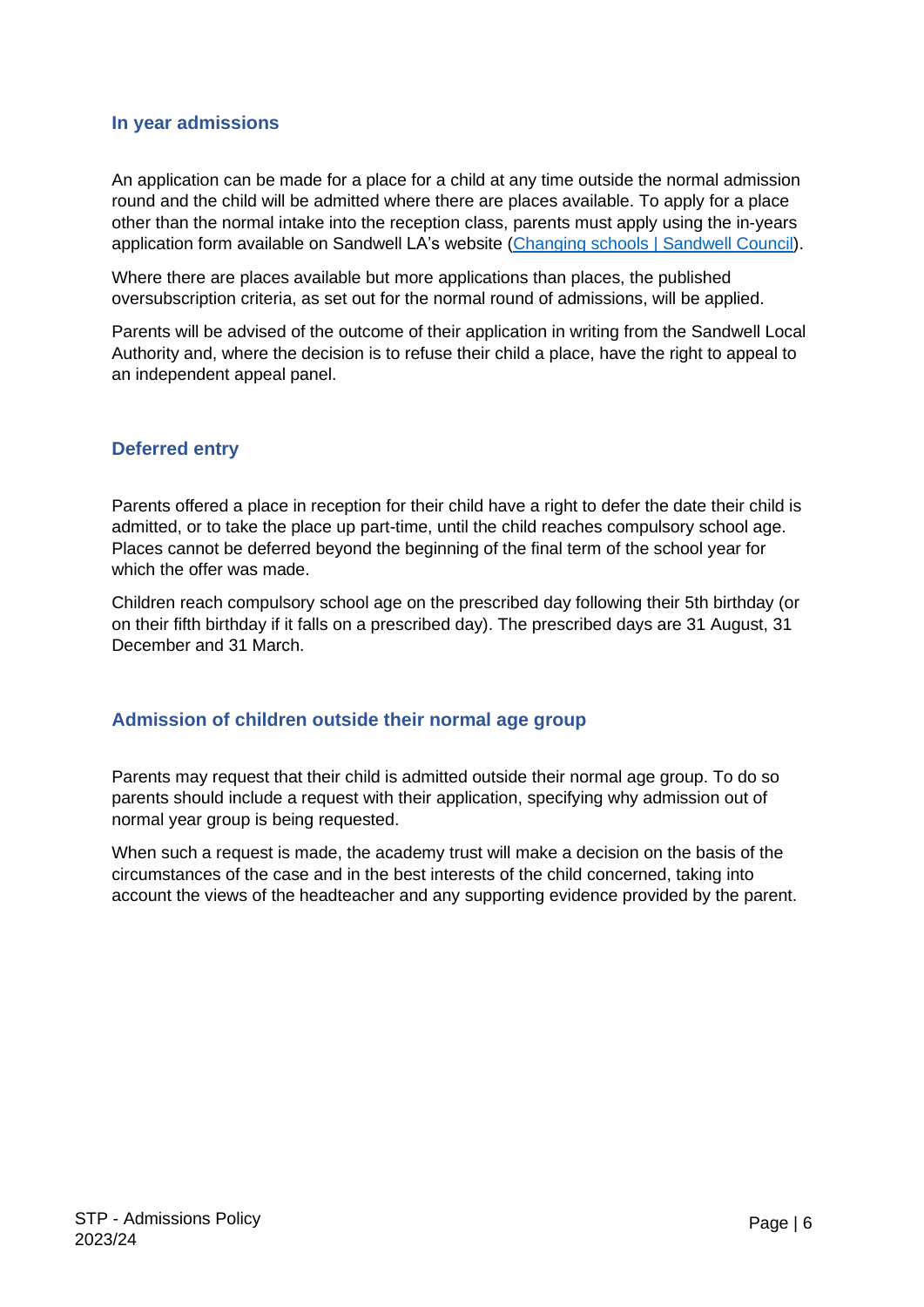# <span id="page-6-0"></span>**Appeals**

The Governing Body of STP has contracted the appeals function to Sandwell LA.

If you are unhappy with the school allocated to you (even if it was your first preference) and you wish to appeal, contact the LA's Admission and Appeals Service for an appeal form. Before deciding to appeal, you may wish to contact the Advisory Centre for Education (0808 800 5793) who will provide you with free, impartial advice.

If you choose to exercise your right of appeal, arrangements will be made for you to attend an appeal hearing. The Appeals Panel is independent of the LA and STP and is arranged by Democratic Services of the Council. The Panel will consist of 3 or 5 members. There will also be someone representing STP (this will be a LA officer) and a clerk from Democratic Services in attendance. At the meeting, you will be invited to say why you would like your child to go to STP rather than the one offered. The LA officer will explain why a place at STP has been refused.

You cannot appeal for STP if you did not list it on your common application form. The LA recommends that you accept the school that has been offered to you even if you decide to appeal for STP. By accepting the school offered, you will guarantee a school place for your child. If you refuse the place, you are likely to be reducing the options which may be available to you. Accepting the place will have no bearing on the outcome of your appeal.

Appeal hearings will normally be held within 40 school days of the deadline for submitting an appeal i.e during the late Spring and early Summer Terms. You will be given 10 days' notice of an appeal hearing date and time. Appeals for heavily oversubscribed schools can last for up to two weeks. You will be notified of the decision no later than five school days after the last hearing unless there is good reason why the decision has been delayed.

The decision of the Panel is binding on parents, the LA and schools. The Council, Councillors and even Members of Parliament are unable to change its decision. If you think that the appeal process has been conducted unfairly you can complain to the Local Government Ombudsman. However, the Ombudsman does not have the power to change the decision of the Panel.

All arrangements for allocation of school places and for appeals will be in line with the School Admissions Code and the School Admission Appeals Code published by the Department for Education.